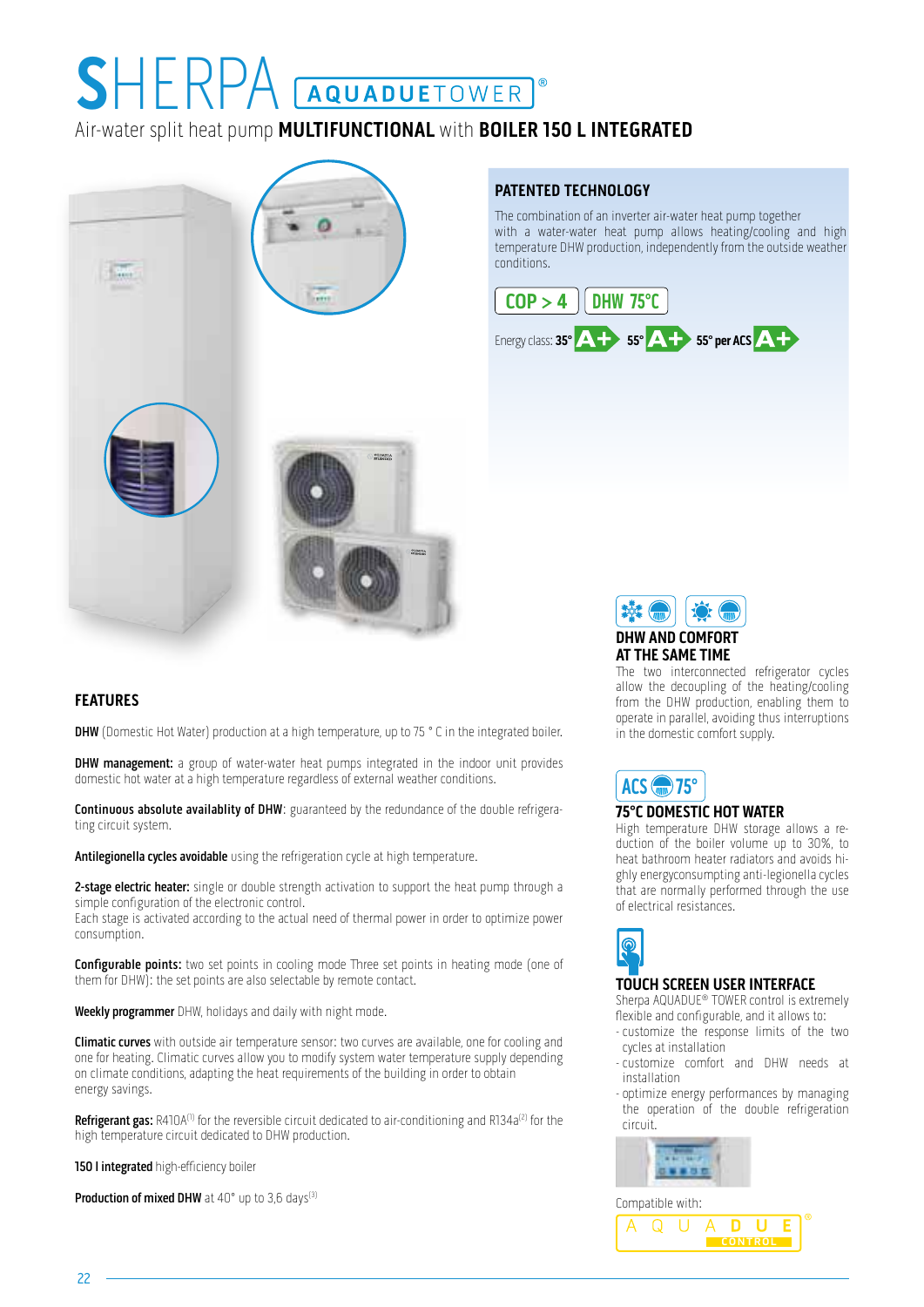

# **HEATING MODE** + DHW at high temperature

DHW production is guaranteed independently from the outside temperature for an optimal operation throughout the year, which is not guaranteed by traditional heat pumps.

# **COOLING MODE**

# + DHW at a high temperature with energy recovery

The energy normally dissipated outside is recovered and used to produce DHW up to 75 ° C.



#### **RENEWABLE SHARE COVERAGE FOR DHW PRODUCTION WITHOUT ADDITIONAL EQUIPMENT - RES DIRECTIVE**

AQUADUE® technology thanks to efficient heat management guarantees, in buildings of a high energy class, the coverage share from renewable energy (Legislative Decree 28/2011) without the installation of additional devices.



**AIR CONDITIONING** 

**INTEGRATED SYSTEMS AIR CONDITIONING**

**INTEGRATED SYSTEMS**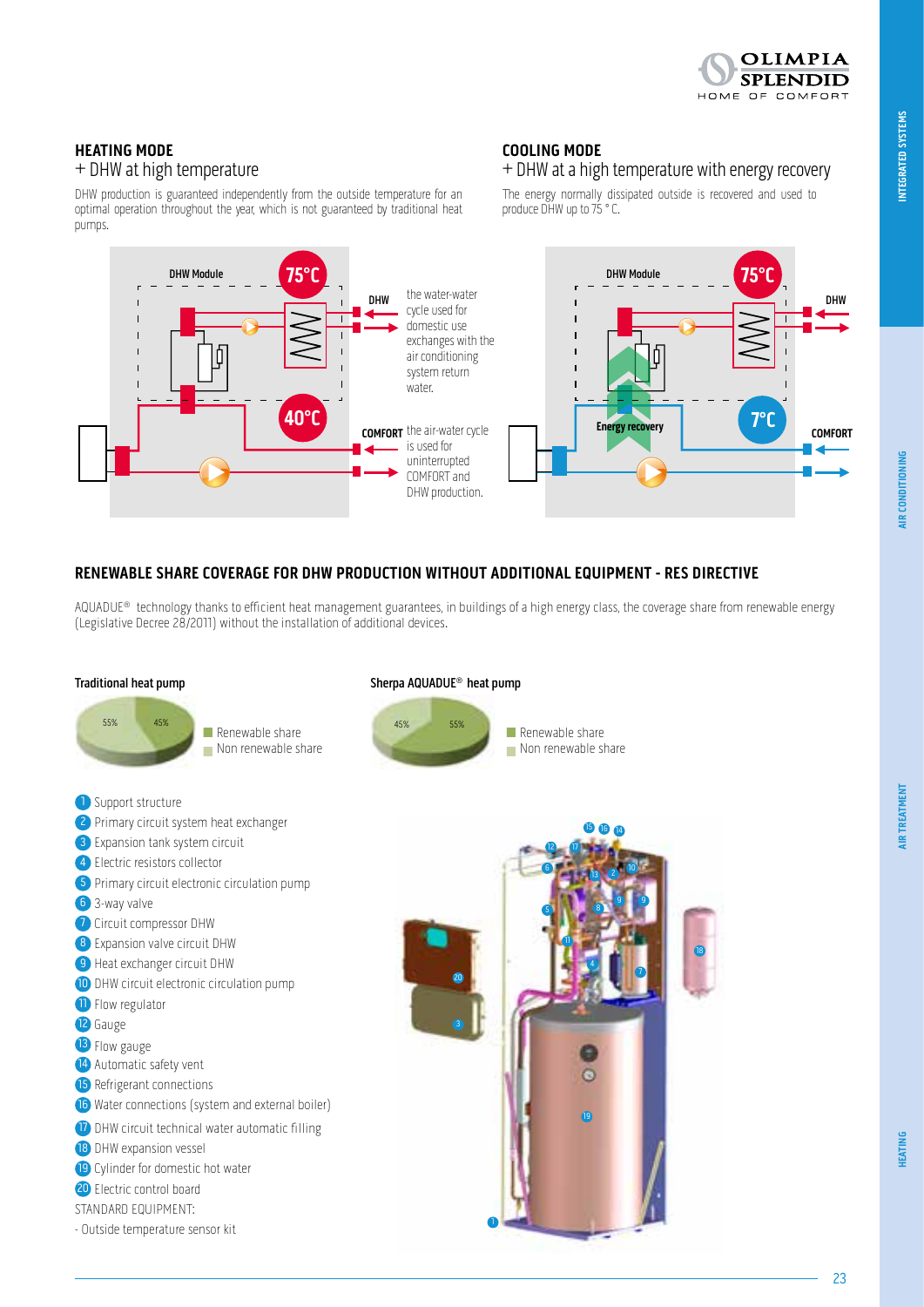# SHERPA **AQUADUETOWER**  $\overline{0}$

|                                                                            |                | <b>AQUADUE</b><br><b>TOWER 7</b>        | <b>AQUADUE</b><br><b>TOWER 11</b> | <b>AQUADUE</b><br><b>TOWER 13</b> | <b>AQUADUE</b><br><b>TOWER 13T</b> | <b>AQUADUE</b><br><b>TOWER 16</b> | <b>AQUADUE</b><br><b>TOWER 16T</b> |
|----------------------------------------------------------------------------|----------------|-----------------------------------------|-----------------------------------|-----------------------------------|------------------------------------|-----------------------------------|------------------------------------|
| Indoor unit                                                                | Cod.           |                                         | 599513A                           |                                   | 599512A                            |                                   |                                    |
| <b>Outdoor Unit S1</b>                                                     | Cod.           | OS CESHH24EI                            | OS CESHH36EI                      | OS CESHH48EI                      | OS CESTH48EI                       | OS CESHH60EI                      | OS CESTH60EI                       |
| Refrigerant/water exchanger                                                |                | <b>Brazed plates</b>                    | <b>Brazed plates</b>              | Brazed plates                     | <b>Brazed plates</b>               | Brazed plates                     | Brazed plates                      |
| Heating capacity (a)                                                       | kW             | 6,50                                    | 10,50                             | 12,50                             | 12,50                              | $\overline{14}$                   | 16                                 |
| COP(a)                                                                     | W/W            | 4,10                                    | 4,10                              | 4,10                              | 4,10                               | 4,10                              | 4,10                               |
| Heating capacity (b)                                                       | kW             | 5                                       | 8,30                              | 10                                | 10                                 | 10,50                             | 12                                 |
| COP(b)                                                                     | W/W            | 3,10                                    | 3,20                              | 3,10                              | 3,10                               | 2,90                              | 2,90                               |
| Heating capacity $(c)$                                                     | kW             | 6,20                                    | 9,90                              | 11,60                             | 11,60                              | 13                                | 14,60                              |
| COP(c)                                                                     | W/W            | 3,40                                    | 3,20                              | 3,30                              | 3,30                               | 3.20                              | 3                                  |
| Heating capacity (d)                                                       | kW             | 4,80                                    | 7,80                              | 9,30                              | 9,30                               | 9,80                              | 10,90                              |
| COP(d)                                                                     | W/W            | 2,50                                    | 2,30                              | 2,20                              | 2,20                               | 2,30                              | 2,20                               |
| Cooling capacity (e)                                                       | kW             | 7,60                                    | 12,10                             | 12,60                             | 12,80                              | 13,80                             | 15,30                              |
| EER(e)                                                                     | W/W            | $\overline{4}$                          | 4,40                              | 3,50                              | 3,50                               | 3,10                              | 3,20                               |
| Cooling capacity (f)                                                       | kW             | 5,60                                    | 8,10                              | 10,40                             | 10,40                              | 11,30                             | 12,80                              |
| EER(f)                                                                     | W/W            | 3,10                                    | 3,10                              | 3                                 | 3                                  | 2,70                              | 2,80                               |
| Energy efficiency class heating mode 35°/55 °C                             |                | $A+$<br>$A+$                            | $A +$ $A +$                       | $A+$<br>$A+$                      | $A + \lambda$<br>$A+$              | $A + \lambda$<br>$A+$             | $A + \lambda A +$                  |
| DHW circuit heating capacity (g)                                           | kW             | 2,15                                    | 2,15                              | 2,15                              | 2,15                               | 2,15                              | 2,15                               |
| COP(g)                                                                     | W/W            | $\bigcirc$ 3,12                         | $\bigcirc$ 3,12                   | $\bigcirc$ 3,12                   | $\circ$ 3,12                       | $\bigcirc$ 3,12                   | $\bigcirc$ 3,12                    |
| DHW circuit heating capacity (h)                                           | kW             | 1,60                                    | 1,60                              | 7,60                              | 1,60                               | 1,60                              | 1,60                               |
| COP(h)                                                                     | W/W            | $\circ$ 2,58                            | ● 2,58                            | $\bigcirc$ 2,58                   | $\bullet$ 2,58                     | <b>32,58</b>                      | $\circ$ 2,58                       |
| Sound pressure of indoor unit (i)                                          | dB(A)          | 35                                      | 35                                | 35                                | 35                                 | 35                                | 35                                 |
| Sound power indoor unit                                                    | dB(A)          | 41                                      | 41                                | 41                                | 41                                 | 41                                | 41                                 |
| Sound power of indoor unit in heat. or cool. and DHW mode                  | dB(A)          | 47                                      | 47                                | 47                                | 47                                 | 47                                | 47                                 |
| Sound pressure outdoor unit (1)                                            | dB(A)          | 54/55                                   | 56/58                             | 60/60                             | 60/60                              | 60/60                             | 60/62                              |
| Sound power outdoor unit                                                   | dB(A)          | 64/65                                   | 66/68                             | 70/70                             | 70/70                              | 70/70                             | 70/72                              |
| Diameter refrigerant connections                                           |                | $3/8 - 5/8$                             | $3/8 - 5/8$                       | $3/8 - 5/8$                       | $3/8 - 5/8$                        | $3/8 - 5/8$                       | $3/8 - 5/8$                        |
| <b>Circulator absorption DHW</b>                                           | W              | $16 - 43$                               | $16-43$                           | $16-43$                           | $16 - 43$                          | $16 - 43$                         | 16-43                              |
| System circulator absorption                                               | W              | 40-130                                  | 40-130                            | 40-130                            | 40-130                             | 40-130                            | 40-130                             |
| Capacity of expansion vessel                                               |                | 8                                       | 8                                 | 8                                 | 8                                  | $\, 8$                            | 8                                  |
| Capacity of expansion vessel DHW                                           |                | $\overline{7}$                          | 7                                 | $\overline{7}$                    | $\overline{7}$                     | $\overline{7}$                    | $\overline{7}$                     |
| Power supply of indoor unit                                                | V/ph/ Hz       | 230/1/50                                | 230/1/50                          | 230/1/50                          | 230/1/50                           | 230/1/50                          | 230/1/50                           |
| Maximum current absorption indoor unit (electrical heaters activated)      | A              | 18,0                                    | 18,0                              | 31,0                              | 31,0                               | 31,0                              | 31,0                               |
| Maximum current absorption indoor unit (electrical heaters deactivated)    | A              | 5,0                                     | 5,0                               | 5,0                               | 5,0                                | 5,0                               | 5,0                                |
| Additional electrical heater elements                                      | kW             | $1,5 + 1,5$<br>$\overline{\phantom{a}}$ | $1.5 + 1.5$                       | $3 + 3$                           | $3 + 3$                            | $3 + 3$                           | $3 + 3$<br>$\overline{1}$          |
| <b>Hydraulic connections</b>                                               |                |                                         |                                   |                                   | 400/3/50                           | 230/1/50                          | 400/3/50                           |
| Outdoor unit power supply                                                  | V/ph/ Hz<br>A  | 230/1/50                                | 230/1/50<br>22                    | 230/1/50<br>28                    | 8,15                               | 28                                |                                    |
| Outdoor unit maximum absorbed current                                      | $\mathfrak{m}$ | 13,5<br>3/4                             | 3/4                               | 3/4                               | 3/4                                | 3/4                               | 11,5<br>3/4                        |
| <b>Hydraulic connections DHW</b>                                           |                | <b>R410A</b>                            | R410A                             | <b>R410A</b>                      | R410A                              | R410A                             | R410A                              |
| Refrigerant gas (system circuit) (m)                                       |                | 2,10                                    | 2,75                              | 4,45                              | 4,00                               | 4,45                              |                                    |
| Refrigerant gas charge (outdoor unit)<br>Refrigerant gas (DHW circuit) (n) | Kg             | R134a                                   | R134a                             | R134a                             | R134a                              | R134a                             | 4,20<br>R134a                      |
| <b>DHW tank capacity</b>                                                   |                | 150                                     | 150                               | 150                               | 150                                | 150                               | 150                                |
| <b>Tank interior surface</b>                                               |                |                                         |                                   | Glazed steel                      |                                    |                                   |                                    |
| Tank heat exchanger                                                        |                |                                         |                                   | Steel pipe                        |                                    |                                   |                                    |
| <b>Tank insulation</b>                                                     |                |                                         |                                   | Hard expanded polyurethane        |                                    |                                   |                                    |
|                                                                            |                |                                         |                                   |                                   |                                    |                                   |                                    |

(a) Heating mode, intel/outlet water temperature 30°C/35°C, outdoor air temperature 7°C d.b./6°C w.b.<br>(b) Heating mode, intel/outlet water temperature 30°C/35°C, outdoor air temperature -2°C d.b./-1°C w.b.<br>(c) Heating mode

(g) Water outlet temperature 55°C/water temperature heating circuit 35°C (h) Water outlet temperature 55°C/water temperature heating circuit 12°C

(i) Sound pressure values measured at a distance of 4 m in a free field (l) Sound pressure values measured at a distance of 1 m in semi-anechoic chamber

(m) Equipment not hermetically sealed containing fluorinated gases with an equivalent GWP of 2088 (n) Equipment hermetically sealed containing fluorinated gases with an equivalent GWP of 1430

|                                    |                                     |                         |                         |            |                              | 11                      |                         |            |                              | 13'                     |                         |            |                              | <b>13T</b>              |                         |            |                              | 16                      |                         |            |                              | <b>16T</b>              |                         |            |
|------------------------------------|-------------------------------------|-------------------------|-------------------------|------------|------------------------------|-------------------------|-------------------------|------------|------------------------------|-------------------------|-------------------------|------------|------------------------------|-------------------------|-------------------------|------------|------------------------------|-------------------------|-------------------------|------------|------------------------------|-------------------------|-------------------------|------------|
|                                    | cooling<br>capaci-<br>$tv$ ( $kW$ ) | Dhw<br>capacity<br>(kW) | Absorp-<br>tion<br>(kW) | EER<br>COP | cooling<br>capaci-<br>ty(kW) | Dhw<br>capacity<br>(kW) | Absorp-<br>tion<br>(kW) | EER<br>COP | cooling<br>capaci-<br>ty(kW) | Dhw<br>capacity<br>(kW) | Absorp-<br>tion<br>(kW) | EER<br>COP | cooling<br>capaci-<br>ty(kW) | Dhw<br>capacity<br>(kW) | Absorp-<br>tion<br>(kW) | EER<br>COP | cooling<br>capaci-<br>ty(kW) | Dhw<br>capacity<br>(kW) | Absorp-<br>tion<br>(kW) | EER<br>COP | cooling<br>capaci-<br>ty(kW) | Dhw<br>capacity<br>(kW) | Absorp-<br>tion<br>(kW) | EER<br>COP |
| <b>Cooling W7</b><br>A35           | 5,60                                | 0.00                    | 1,81                    | 3.1        | 8,10                         | 0,00                    | 2,63                    | 3,1        | 10,40                        | 0,00                    | 3,47                    | 3,0        | 10,40                        | 0,00                    | 3.47                    | 3,0        | 11,30                        | 0,00                    | 4.19                    | 2.         | 12.80                        | 0.00                    | 4,57                    | 2.8        |
| <b>ACS W65/</b><br><b>W12</b>      | 0.64                                | 1,28                    | 0,56                    | 2,3        | 0,64                         | 1,28                    | 0,56                    | 2,3        | 0,64                         | 7,28                    | 0,56                    | 2,3        | 0,64                         | 1,28                    | 0,56                    | 2,3        | 0,64                         | 1,28                    | 0,56                    | 2,3        | 0,64                         | 1,28                    | 0,56                    | -2.3       |
| Cooling W7<br>A35 e ACS<br>W65/W12 | 5,60                                | 1.28                    | 1,55                    | 3,6        | 8,10                         | ,28                     | 2,35                    | 3,4        | 10,40                        | 1,28                    | 3,16                    | 3,3        | 10,40                        | 3,16                    | 3,16                    | 3,3        | 11.3C                        | 1,28                    | 3,65                    | 3,1        | 12,80                        | 1,28                    | 4,23                    | 3,0        |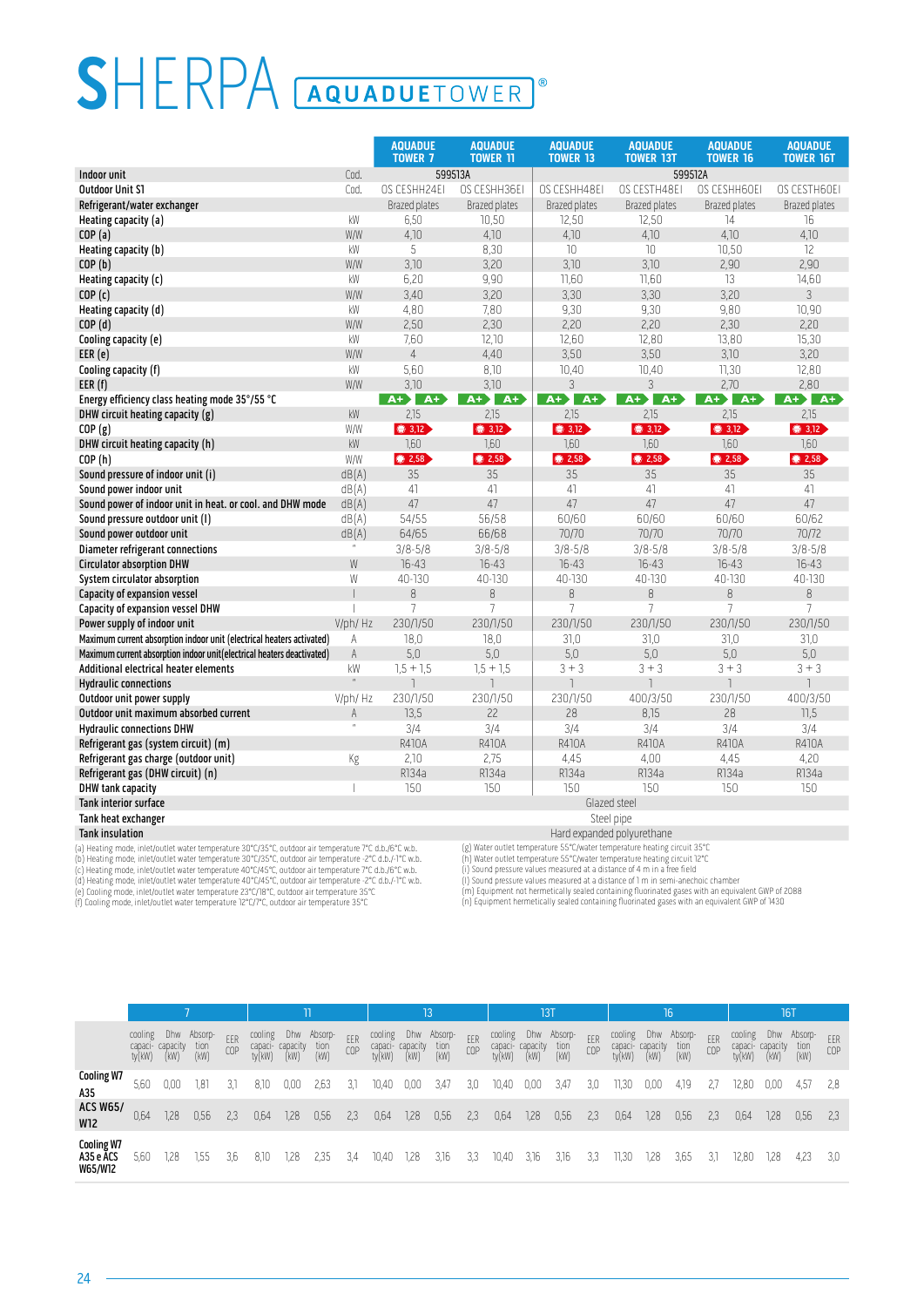

**HEATING**



COOLING + DHW WITH ENERGY RECOVERY

During summer operation in cooling mode, the cycle dedicated to DHW production extracts heat from return water from the system circuit.

The cooling requirements of the building is partially satisfied by the DHW cycle and the comfort refrigerating cycle must deliver less power by reducing the speed of the inverter compressor.

The heat taken from the system is recovered in hot water for domestic use.

The efficiency of the integrated system increases (ratio between the energy produced and the energy absorbed from the mains).

#### LOADING TIME OF BOILERS With 150 litre tank, with 15-65 °C water

**11 7**

The patented Aquadue® double cycle allows rapid loading times of boilers, up to 40% faster than an equally capacious heat pump boiler.\*



| <b>EXTERNAL UNIT S1</b> |  |  |
|-------------------------|--|--|
|-------------------------|--|--|

|        |    | 7                | $\mathbf{u}$     | 13               | <b>13T</b>       | 16               | <b>16T</b>       |
|--------|----|------------------|------------------|------------------|------------------|------------------|------------------|
|        |    | <b>CESHH24EI</b> | <b>CESHH36EI</b> | <b>CESHH48EI</b> | <b>CESTH48EI</b> | <b>CESHH60EI</b> | <b>CESTH60EI</b> |
|        |    | MONO-FAN         |                  |                  | DOUBLE FAN       |                  |                  |
| A      | mm | 845              | 946              | 952              | 952              | 952              | 952              |
| B      | mm | 914              | 1030             | 1045             | 1045             | 1045             | 1045             |
| C      | mm | 540              | 673              | 634              | 634              | 634              | 634              |
| D      | mm | 363              | 410              | 415              | 415              | 415              | 415              |
| E      | mm | 350              | 403              | 404              | 404              | 404              | 404              |
|        | mm | 915              | 1036             | 1032             | 1032             | 1032             | 1032             |
| н      | mm | 702              | 810              | 1333             | 1333             | 1333             | 1333             |
| Weight | kg | 49               | 67               | 95               | 108              | 95               | 113              |



**Code B0665 - HEATING CABLE KIT**

**AQUADUE TOWER 7**

A

 $\Box$ 

 $\overline{a}$ 

-4

**AQUADUE TOWER 11**

**A** mm 600 600 600 600 600 600 **B** mm 600 600 600 600 600 600 **H** mm 1980 1980 1980 1980 1980 1980 **Weight** kg 171 171 173 173 173 173

B

**AQUADUE TOWER 13**

SMALL BIG

**AQUADUE TOWER 13T**

**AQUADUE TOWER 16**

**INTERNAL UNIT**

**AQUADUE TOWER 16T**

Prevents the formation of ice on the bottom of the external unit in the event of prolonged operation in particularly severe conditions.

\* Olimpia Splendid internal tests.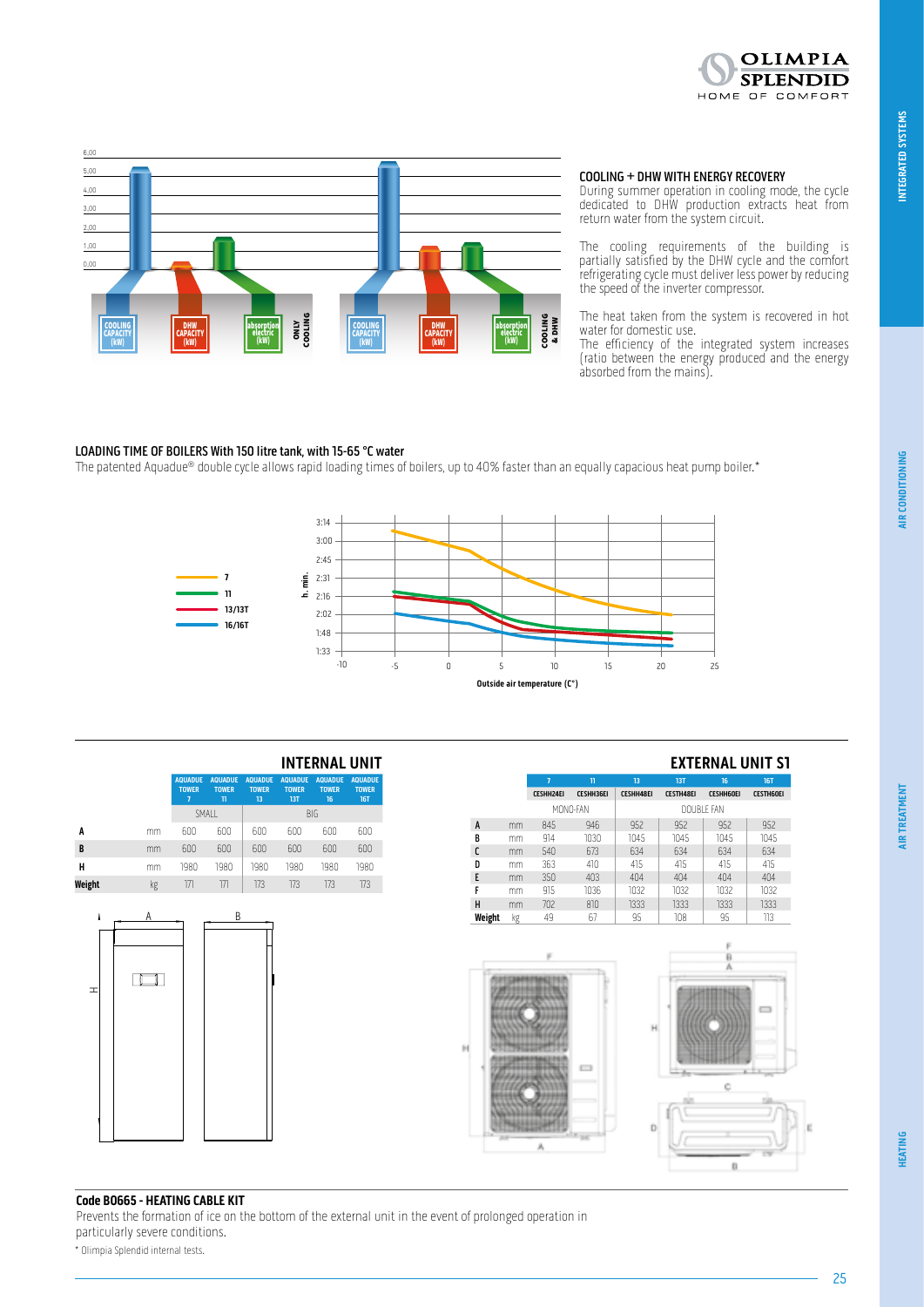# TOUCH SCREEN INTERFACE SHERPA AQUADUE - SHERPA AQUADUE TOWER

#### **HOME PAGE**

The home page shows the following information:

- A Date and time system
- B Current Active Mode (Stand-by, cooling, heating, only DHW)
- C Activated features (climate curve, DHW Turbo, DHW OFF, anti legionella,
- Night, ECO
- D Alarms/overrides (flashing)
- E Temperature values water system, active system timers, Holiday, Rating
- F Temperature values DHW water boiler, active timers domestic hot water,
- Holiday
- G Activation icons:
	- Mode: operating mode
	- Tset: system and domestic set point
	- Tshow: reading of temperature sensors
	- Timers: time programming
	- Menu: machine functions

#### **OPERATING MODES**

Touching the Mode  $\blacksquare$ , icon, you can access the operating modes configuration

- page. The selection icons for all available operating modes are on this page: • Stand-by  $\bullet$ , the system is off
- Cooling  $\approx$ , the system produces cold water until it reaches the set-point (set point fixed or dynamically defined by climatic curve)
- Heating  $\blacksquare$  the system produces hot water up to the set-point (set point fixed or dynamically defined by climatic curve)
- ECO  $\cdots$ , energy savings (if climate curve active the ECO set point is not considered)
- Night , the system limits the yield and noise of the outside unit
- Turbo DHW, the system produces hot water using the entire power of the outdoor unit up to the limit set.



## Select mode Stdby Cool Heat DHW only : . . Economy Night **Turbo DHW** DHW off

| <b>Set temperature</b>      |                  |  |
|-----------------------------|------------------|--|
| Cooling set temperature     | 15.0°C           |  |
| ECO cooling set temperature | 18.0°C           |  |
| Heating set temperature     | $35.0^{\circ}$ C |  |
| ECO heating set temperature | 30.0°C           |  |
| DHW set temperature         | 60.0°C           |  |

#### **SET POINT**

Tapping the Tset icon, you can access the configuration page of the set point.

- Cooling water temperature
- ECO cooling water temperature
- Heating water temperature
- ECO heating water temperature
- Domestic hot water temperature (external boiler set point).
- The set points for heating and cooling are not considered by the control in the case where the climate curve mode set-point is enabled.

Set point values are changed with a simple touch of the set value

#### **TIMERS**

Tapping the Timers icon  $\mathbb{Z}$  vou can access available programs.

- Timer heating/cooling
- Timer DHW
- Timer night
- Holidays

Tapping the "Timer Heat/ Cool" **Fig. 1** " DHW Timer" **The Timer Night" i**con, you can access the page where the activation bands of each timer can be visualized.